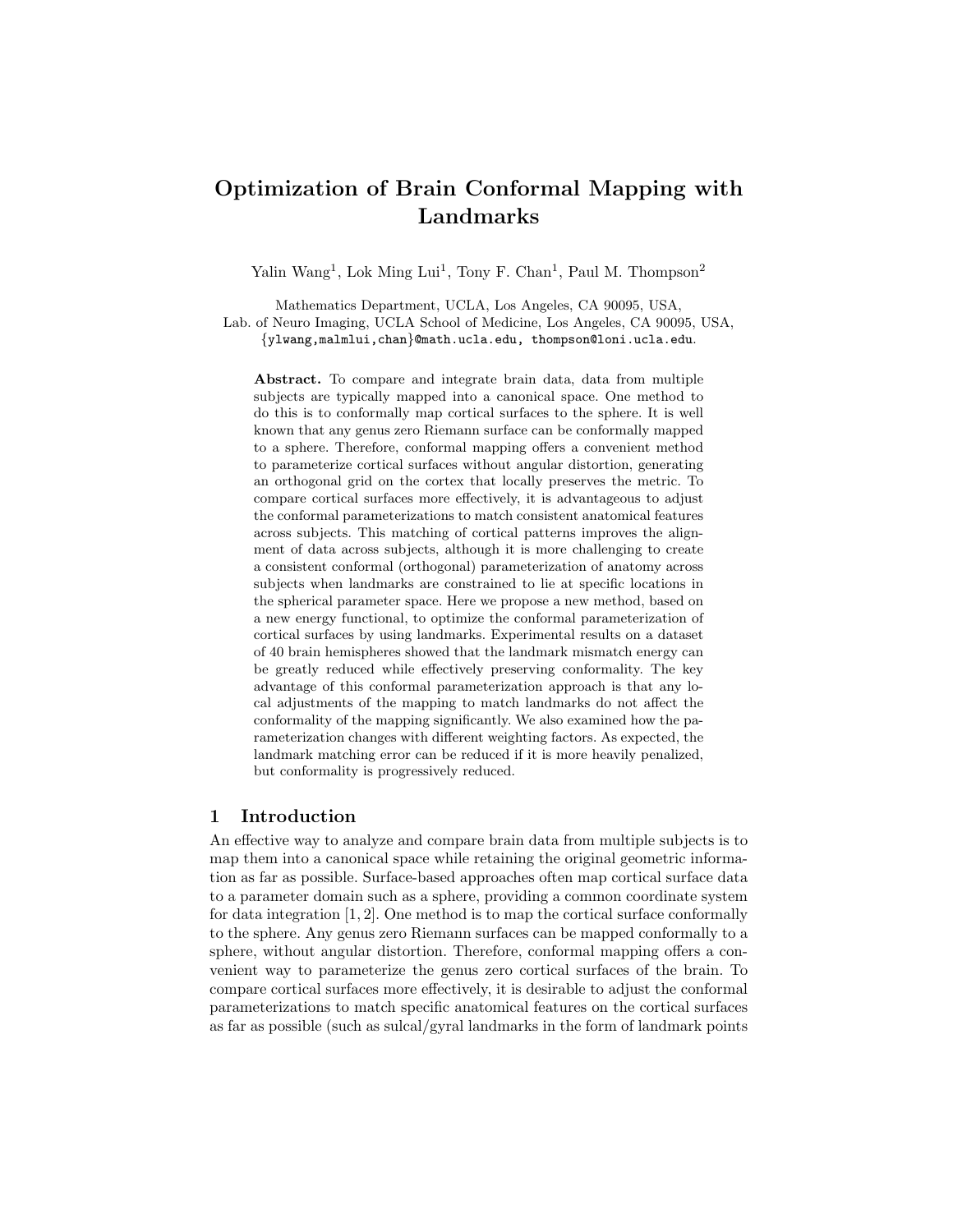

Fig. 1: Manually labeled landmarks on the brain surface. The original surface is on the left. The result of mapping it conformally to a sphere is on the right. or 3D curves lying in the surface). Here we refer to these anatomical features as

landmarks. Some examples of landmarks are shown in Figure 1.

#### 1.1 Previous work

Several research groups have reported work on brain surface conformal mapping. Hurdal and Stephenson [3] reported a discrete mapping approach that uses circle packing to produce "flattened" images of cortical surfaces on the sphere, the Euclidean plane, or the hyperbolic plane. They obtained maps that are quasi-conformal approximations to classical conformal maps. Haker et al. [4] implemented a finite element approximation for parameterizing brain surfaces via conformal mappings. They represented the Laplace-Beltrami operator as a linear system and solved it for parameterizing brain surfaces via conformal mapping. Gu et al. [5] proposed a method to find a unique conformal mapping between any two genus zero manifolds by minimizing the harmonic energy of the map. They demonstrated this method by conformally mapping the cortical surface to a sphere.

Optimization of surface diffeomorphisms by landmark matching has been studied intensively. Gu et al. [5] proposed to optimize the conformal parametrization by composing an optimal Möbius transformation so that it minimizes the landmark mismatch energy. The resulting parameterization remains conformal. Glaunés et al. [6] proposed to generate large deformation diffeomorphisms of the sphere onto itself, given the displacements of a finite set of template landmarks. The diffeomorphism obtained can match the geometric features exactly but it is, in general, not a conformal mapping. Leow et al. [7] proposed a level set based approach for matching different types of features, including points and 2D or 3D curves represented as implicit functions. Cortical surfaces were flattened to the unit square. Nine sulcal curves were chosen and were represented by the intersection of two level set functions, and used to constrain the warp of one cortical surface onto another. The resulting transformation was interpolated using a large deformation momentum formulation in the cortical parameter space, generalizing an elastic approach for cortical matching developed in Thompson et al. [8]. Duygu et al. [9] proposed a more automated mapping technique that results in good sulcal alignment across subjects, by combining parametric relaxation, iterative closest point registration and inverse stereographic projection.

### 1.2 Basic Idea

In this paper, we propose a new method to adjust conformal parameterizations of the cortical surface so that they match consistent anatomical features across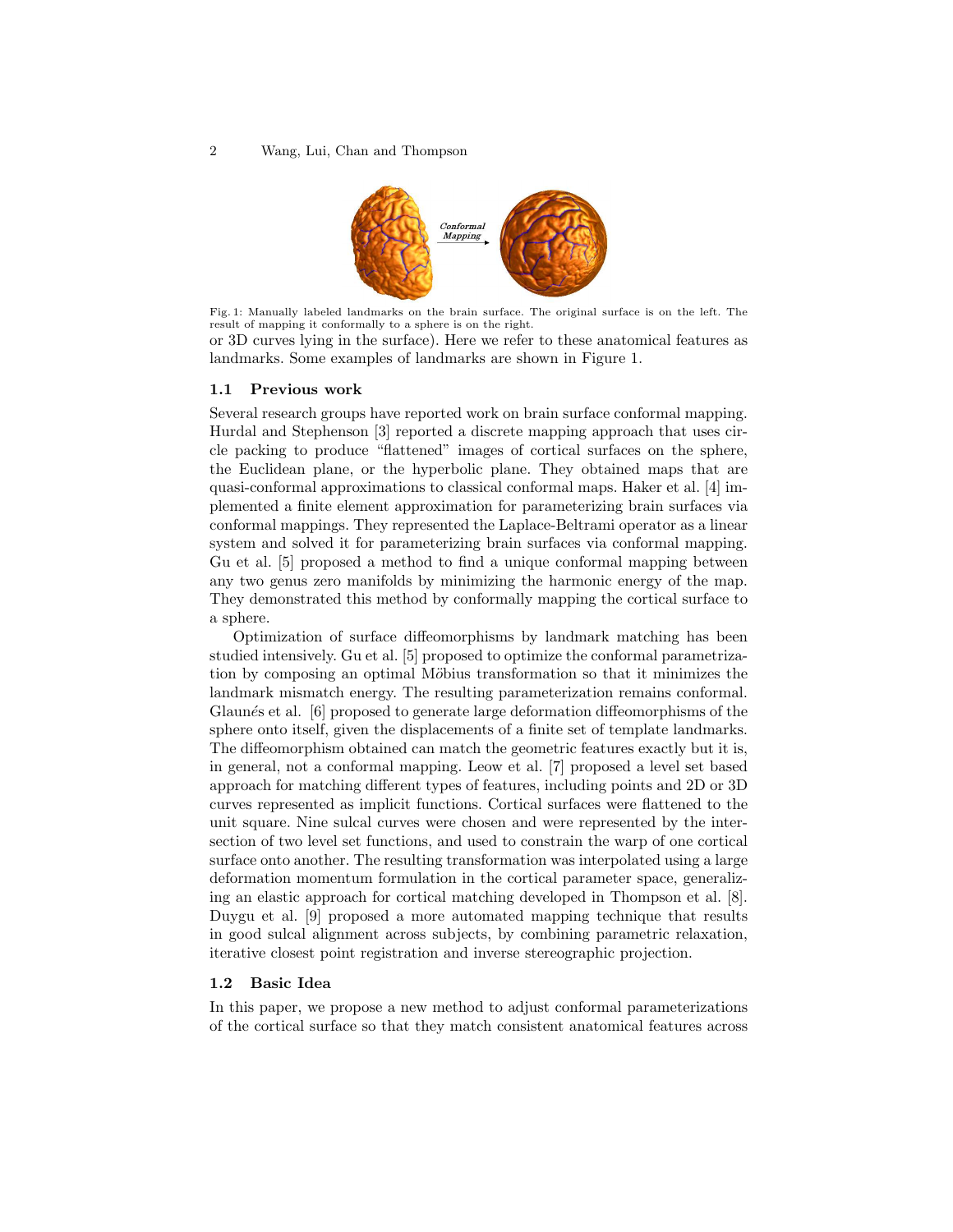subjects. This matching of cortical patterns improves the alignment of data across subjects, e.g., when integrating functional imaging data across subjects, measuring brain changes, or making statistical comparisons in cortical anatomy [10].

Our new method, which is based on a new energy functional, optimizes the conformal parameterization of cortical surfaces by using landmarks. This is done by minimizing the compound energy functional  $E_{new} = E_{harmonic} + \lambda E_{landmark}$ , where  $E_{harmonic}$  is the harmonic energy of the parameterization and  $E_{landmark}$ is the landmark mismatch energy. We prove theoretically that our proposed  $E_{new}$ is guaranteed to be decreasing and study the rate of changes of  $E_{harmonic}$  and  $E_{landmark}$ . Experimental results show that our algorithm can considerably reduce the landmark mismatch energy while effectively retaining the conformality property. Based on these findings, we argue that the conformal mapping provides an attractive framework to help analyze anatomical shape, and to statistically combine or compare 3D anatomical models across subjects.

# 2 Algorithm

## 2.1 Combined Energy Definition

A diffeomorphism  $f : M \to N$  is a *conformal mapping* if it preserves the first fundamental form up to a scaling factor (the conformal factor). Mathematically, this means that  $ds_M^2 = \lambda f^*(ds_N^2)$ , where  $ds_M^2$  and  $ds_N^2$  are the first fundamental form on M and N, respectively and  $\lambda$  is the conformal factor. For a diffeomorphism between two genus zero surfaces, a map is conformal if it minimizes the harmonic energy <sup>1</sup>,  $E_{harmonic}$  [1]. Based on this fact, we can compute the conformal mapping by a variational approach, which minimizes the harmonic energy.

Here we propose a new algorithm that optimizes the conformal parameterization using discrete landmarks. This algorithm optimizes the landmark mismatch energy over all degrees of freedom in the reparameterization group. The map obtained can considerably reduce the landmark mismatch energy while retaining conformality as far as possible.

Suppose  $C_1$  and  $C_2$  are two cortical surfaces we want to compare. We let  $f_1: C_1 \to S^2$  be the conformal parameterization of  $C_1$  mapping it onto  $S^2$ . We manually label the landmarks on the two cortical surfaces as discrete point sets, as shown in Figure 1. We denote them as  $\{p_i \in C_1\}$ ,  $\{q_i \in C_2\}$ , with  $p_i$  matching  $q_i$ . We proceed to compute a map  $f_2: C_2 \to S^2$  from  $C_2$  to  $S^2$ , which minimizes the harmonic energy as well as minimizing the so-called landmark mismatch energy. The landmark mismatch energy measures the Euclidean distance between the corresponding landmarks. Alternatively, landmark errors could be computed as geodesic distances with respect to the original surfaces, rather than on the sphere; here we chose to perform distance computations on the sphere. Using our algorithm, the computed map should effectively preserve the conformal property and match the geometric features on the original structures as far as possible.

Let  $h: C_2 \to S^2$  be any homeomorphism from  $C_2$  onto  $S^2$ . We define the Let  $h: C_2 \to S$  be any nomeomorphism from  $C_2$  onto  $S$ . We define the landmark mismatch energy of h as,  $E_{landmark}(h) = 1/2 \sum_{i=1}^{n} ||h(q_i)) - f_1(p_i)||^2$ .

 $1$  We adapted the harmonic energy computation in [5].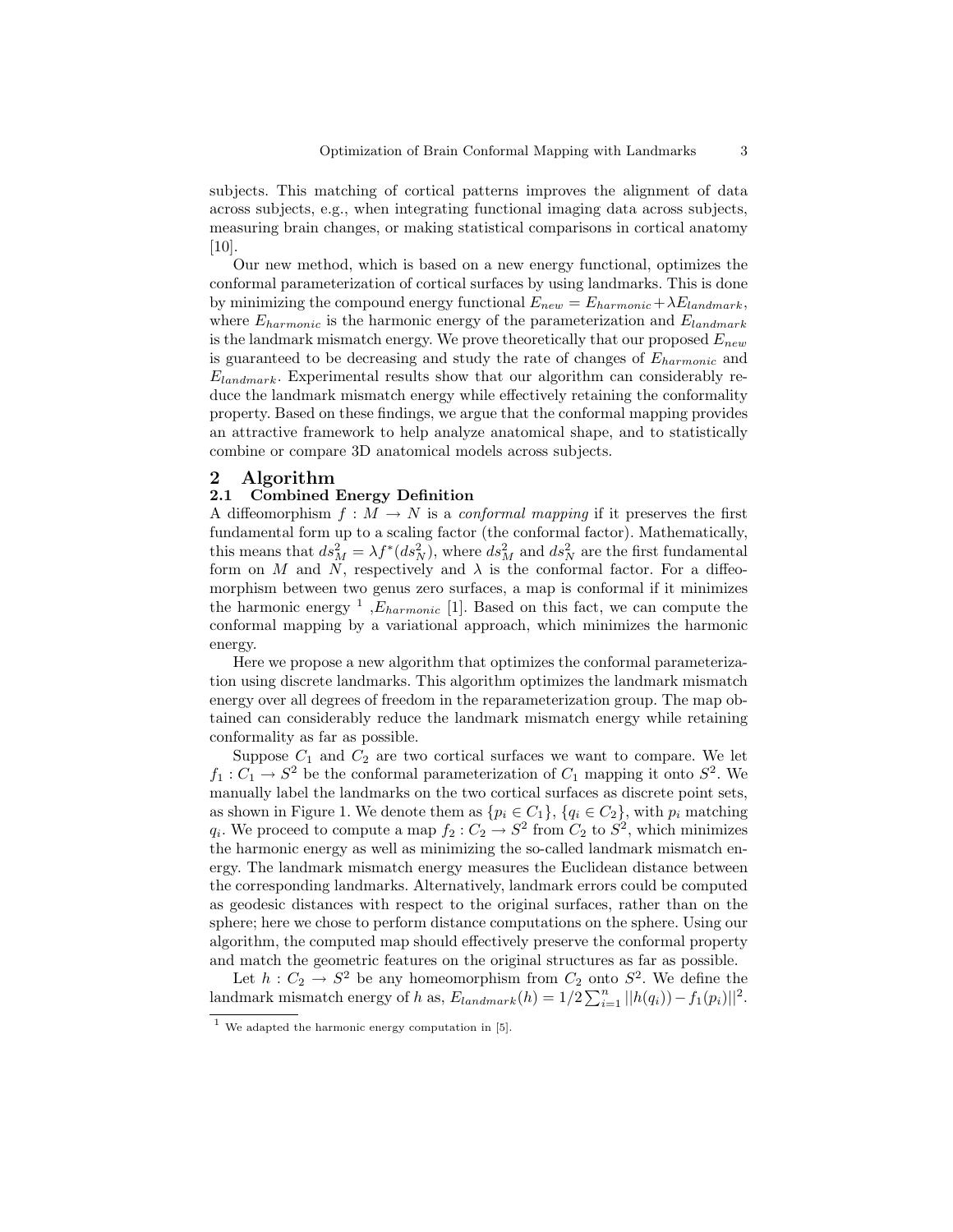where the norm represents distance on the sphere. By minimizing this energy functional, the Euclidean distance between the corresponding landmarks on the sphere is minimized.

To optimize the conformal parameterization, we propose to find  $f_2: C_2 \to S^2$ which minimizes the following new energy functional (instead of the harmonic energy functional),  $E_{new}(f_2) = E_{harmonic}(f_2) + \lambda E_{landmark}(f_2)$ , where  $\lambda$  is a weighting factor (Lagrange multiplier) that balances the two penalty functionals. It controls how much landmark mismatch we want to tolerate. When  $\lambda = 0$ , the new energy functional is just the harmonic energy. When  $\lambda$  is large, the landmark mismatch energy can be greatly reduced. But more conformality will be lost (here we regard deviations from conformality to be quantified by the harmonic energy).

Now, let  $K$  represent the simplicial realization (triangulation) of the brain surface  $C_2$ , let  $u, v$  denote the vertices, and  $[u, v]$  denote the edge spanned by  $u, v$ . Our new energy functional can be written as:

$$
E_{new}(f_2) = 1/2 \sum_{[u,v]\in K} k_{u,v} ||f_2(u) - f_2(v)||^2 + \lambda/2 \sum_{i=1}^n ||f_2(q_i) - f_1(p_i)||^2
$$
  
=1/2 
$$
\sum_{[u,v]\in K} k_{u,v} ||f_2(u) - f_2(v)||^2 + \lambda/2 \sum_{u\in K} ||f_2(u) - L(u)||^2 \chi_M(u)
$$

where  $M = \{q_1, ..., q_n\}$ ;  $L(q_i) = p_i$  if  $u = q_i \in M$  and  $L(u) = (1, 0, 0)$ otherwise. The first part of the energy functional is defined as in [5]. Note that by minimizing this energy, we may give up some conformality but the landmark mismatch energy is progressively reduced.

#### 2.2 Optimization of Combined Energy

We next formulate a technique to optimize our energy functional. Suppose we would like to compute a mapping  $f_2$  that minimizes the energy  $E_{new}(f_2)$ . This can be solved easily by steepest descent.

Definition 3.1: Suppose  $f \in C^{PL}$ , where  $C^{PL}$  represent a vector space consists of all piecewise linear functions defined on K. We define the Laplacian as follows: all piecewise linear functions defined on  $\Lambda$ . We define the Laplacian  $\Delta f(u) = \sum_{[u,v]\in K} k_{u,v}(f(u) - f(v)) + \lambda \sum_{u\in K} (f_2(u) - L(u)) \chi_M(u)$ .

Definition 3.2: Suppose  $\overrightarrow{f} \in C^{PL}$ ,  $\overrightarrow{f} = (f_0, f_1, f_2)$ , where the  $f_i$  are piecewise Linear. Define the Laplacian of  $\overrightarrow{f}$  as  $\Delta \overrightarrow{f} = (\Delta f_0(u), \Delta f_1(u), \Delta f_2(u)).$ 

Now, we know that  $f_2 = (f_{20}, f_{21}, f_{22})$  minimizes  $E_{new}(f_2)$  if and only if the tangential component of  $\Delta f_2(u) = (\Delta f_{20}(u), \Delta f_{21}(u), \Delta f_{22}(u))$  vanishes. That is  $\Delta(f_2) = \Delta(f_2)^{\perp}.$ 

In other words, we should have  $P_{\overrightarrow{n}} \Delta f_2(u) = \Delta f_2(u) - (\Delta f_2(u) \cdot \overrightarrow{n}) \overrightarrow{n} = 0$ . We use a steepest descent algorithm to compute  $f_2: C_2 \to S^2$ :  $\frac{df_2}{dt} = -P_{\overrightarrow{n}} \Delta f_2(t)$ .

3. Update  $f_2(v)$  by  $\delta f_2(v) = -P_{\overrightarrow{n}} \Delta f_2(v) \delta t$ 

5. If  $E_{new} - E_0 < \delta E$ , return f<sub>2</sub>. Otherwise, assign E to E<sub>0</sub>. Repeat steps 2 to 5.

**Algorithm 1** Algorithm to Optimize the Combined Energy  $E_{new}$ <br>Input (mesh K, step length  $\delta t$ , energy difference threshold  $\delta E$ ),<br>output(f<sub>2</sub> :  $C_2 \rightarrow S^2$ ), which minimizes E. The computer algorithm proceeds as follows

<sup>1.</sup> Given a Gauss map  $I: C_2 \to S^2$ . Let  $f_2 = I$ , compute  $E_0 = E_{new}(I)$ 

<sup>2.</sup> For each vertex  $v \in K$ , compute  $P_{\overrightarrow{n}} \Delta f_2(v)$ 

<sup>4.</sup> Compute energy  $E_{new}$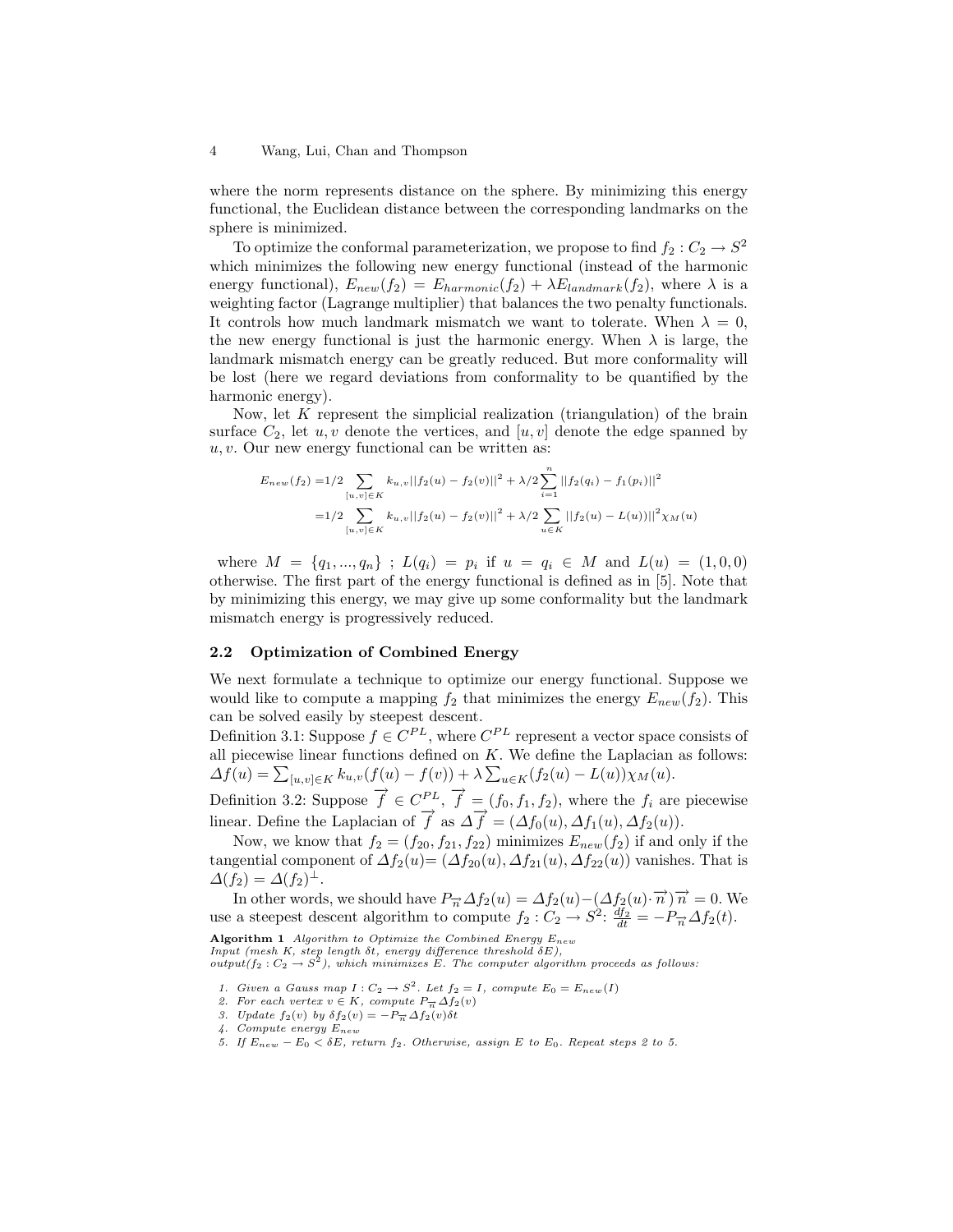

Fig. 2: In (a), the cortical surface  $C_1$  (the control) is mapped conformally  $(\lambda = 0)$  to the sphere. In  $(d)$ , another cortical surface  $C_2$  is mapped conformally to the sphere. Note that the sulcal landmarks appear very different from those in (a) (see landmarks in the green square). In (g), the cortical surface  $\overline{C_2}$  is mapped to the sphere using our algorithm (with  $\lambda = 3$ ). Note that the landmarks now closely resemble those in (a) (see landmarks in the green square). (b) and (c) shows the same cortical surface (the control) as in (a). In (e) and (f), two other cortical surfaces are mapped to the spheres. The landmarks again appears very differently. In (h) and (i), the cortical surfaces are mapped to the spheres using our algorithm. The landmarks now closely resemble those of the control.



Fig. 3: Histogram (a) shows the statistics of the angle difference using the conformal mapping. Histogram (b) shows the statistics of the angle difference using our algorithm ( $\lambda = 3$ ). It is observed that the angle is well-preserved.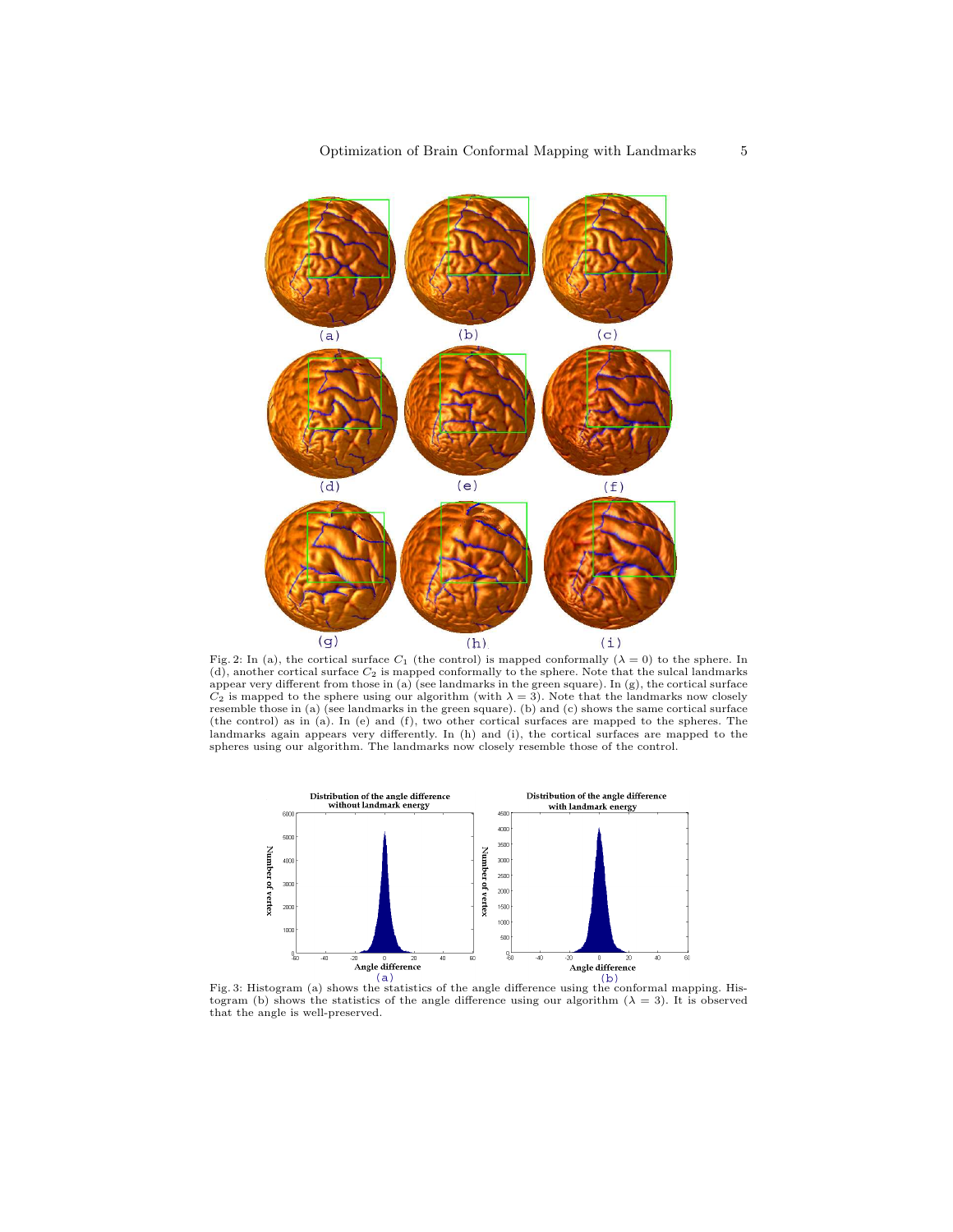## 3 Experimental Results

In our experiment, we tested our algorithm on a set of left hemisphere cortical surfaces generated from brain MRI scans of 40 healthy adult subjects, aged  $27.5+/-7.4SD$  years (16 males, 24 females), scanned at 1.5 T (on a GE Signa scanner). Data and cortical surface landmarks were those generated in a prior paper, Thompson et al. [10] where the extraction and sulcal landmarking procedures are fully detailed. Using this set of 40 hemispheric surfaces, we mapped all surfaces conformally to the sphere and minimized the compound energy matching all subjects to a randomly selected individual subject (alternatively, the surfaces could have been aligned to an average template of curves on the sphere). An important advantage of this approach is that the local adjustments of the mapping to match landmarks do not greatly affect the conformality of the mapping. In Figure 2(a), the cortical surface  $C_1$  (a control subject) is mapped conformally  $(\lambda = 0)$  to the sphere. In (b), another cortical surface  $C_2$  is mapped conformally to the sphere. Note that the sulcal landmarks appear very different from those in (a) (see landmarks in the green square). This means that the geometric features are not well aligned on the sphere unless a further feature-based deformation is applied. In Figure 2(c), we map the cortical surface  $C_2$  to the sphere with our algorithm, while minimizing the compound energy. This time, the landmarks closely resemble those in (a) (see landmarks in the green square).

In Figure 3, statistics of the angle difference are illustrated. Note that under a conformal mapping, angles between edges on the initial cortical surface should be preserved when these edges are mapped to the sphere. Any differences in angles can be evaluated to determine departures from conformality. Figure  $3(a)$ shows the histogram of the angle difference using the conformal mapping, i.e. after running the algorithm using the conformal energy term only. Figure  $2(b)$ shows the histogram of the angle difference using the compound functional that also penalizes landmark mismatch. Despite the fact that inclusion of landmarks requires more complex mappings, the angular relationships between edges on the source surface and their images on the sphere are clearly well preserved even after landmark constraints are enforced.

We also tested with other parameter  $\lambda$  with different values. Table 1 shows numerical data from the experiment. From the Table, we observe that the landmark mismatch energy is greatly reduced while the harmonic energy is only slightly increased. The table also illustrates how the results differ with different values of  $\lambda$ . We observe that the landmark mismatch error can be reduced by increasing  $\lambda$ , but conformality is increasingly lost.

## 4 Conclusion and Future work

In conclusion, we have developed a new algorithm to compute a map from the cortical surface of the brain to a sphere, which can effectively retain the original geometry by minimizing the landmark mismatch error across different subjects. The development of adjustable landmark weights may be beneficial in computational anatomy. In some applications, such as tracking brain change in an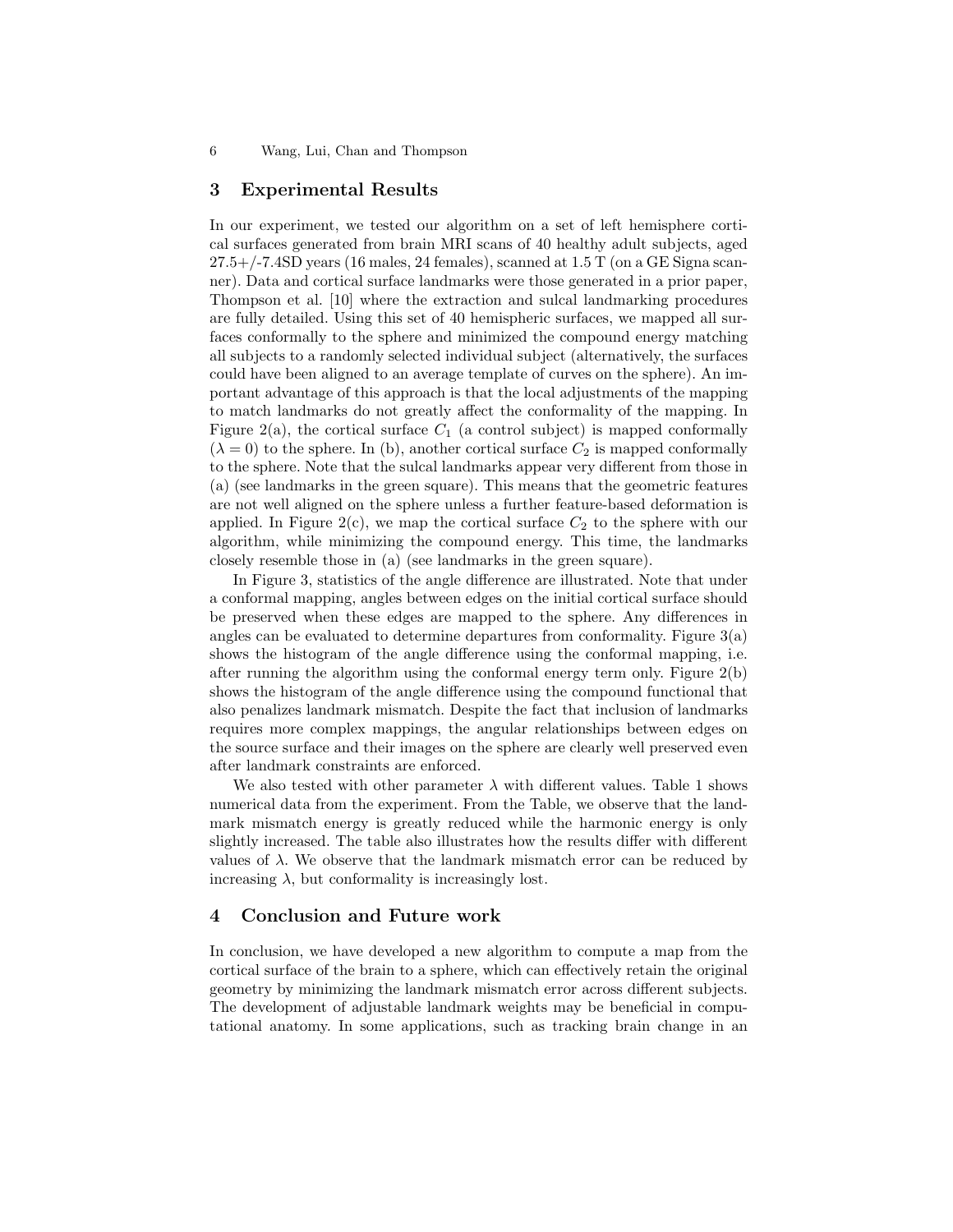|                                                   | $\lambda=3$               | $\lambda = 6$                                                           | $\lambda = 10$      |
|---------------------------------------------------|---------------------------|-------------------------------------------------------------------------|---------------------|
| $E_{harmonic}$ of the initial                     |                           |                                                                         |                     |
| (conformal) parameterization:                     | 100.6                     | 100.6                                                                   | 100.6               |
|                                                   |                           |                                                                         |                     |
| $\lambda E_{landmark}$ of the initial (conformal) |                           |                                                                         |                     |
| parameterization:                                 | 81.2                      | 162.4                                                                   | 270.7               |
|                                                   |                           |                                                                         |                     |
| Initial compound energy                           |                           |                                                                         |                     |
| $E_{harmonic} + \lambda E_{landmark})$ :          | 181.8                     | 263.0                                                                   | 371.3               |
| Final $E_{harmonic}$                              |                           | 109.1 ( $\angle$ 8.45%) 111.9 ( $\angle$ 11.2%) 123.0 ( $\angle$ 22.2%) |                     |
|                                                   |                           |                                                                         |                     |
| Final $\lambda E_{landmark}$                      | 11.2 $(\diagdown 86.2\%)$ | 13.7 ( $\setminus$ 91.6%)                                               | $15.6(\sim 95.8\%)$ |
| Final compound energy                             |                           |                                                                         |                     |

 $(E_{harmonic} + \lambda E_{landmark})$  120.3 ( $\searrow$  33.8%) 125.6( $\searrow$  52.2%) 138.6 ( $\searrow$  62.7%) Table 1: Numerical data from our experiment. The landmark mismatch energy is greatly reduced while the harmonic energy is only slightly increased. The table also illustrates how the results differ with different values of  $\lambda$ . The landmark mismatch error can be reduced by increasing  $\lambda$ , but conformality will increasingly be lost.

individual over time, in serial images, it makes most sense to place a high priority on landmark correspondence. In other applications, such as the integration of functional brain imaging data across subjects, functional anatomy is not so tightly linked to sulcal landmarks, so it may help to trade landmark error to increase the regularity of the mappings. In the future, we will study the numerical parameters of our algorithm in details to determine how the weighting factor  $\lambda$  affects the signal to noise for different neuroimaging applications. We will also compare our algorithm with other existing counterpart quantitatively. Furthermore, more analysis will be done to examine how well the alignment of the sulci/gyri is, such as averaging the maps.

#### APPENDIX

# A Energy is Decreasing

Claim : With our algorithm, the energy is strictly decreasing.

**Proof** : Our energy (in continuous form) can be written as:  $E(u) = 1/2$ **REDUALE:** With our algorithm, the energy is strictly decreasing.<br> **roof** : Our energy (in continuous form) can be written as:  $E(u) = 1/2 \int ||\nabla u||^2 +$  $\lambda \int \delta_E ||(u-v)||^2$  where v is the conformal mapping from the control cortical surface to the sphere. Now, R R R

face to the sphere. Now,<br>  $\frac{d}{dt}|_{t=0} E(u+tw) = \int \nabla u \cdot \nabla w + \lambda$  $\delta_E(u-v)\cdot w=$  $\Delta uw + \lambda$  $\delta_E(u-v)\cdot w$ In our algorithm, the direction w is taken as:  $w = -\Delta u - \lambda \delta_E(u - v)$ . Substituting this into the above equation, we have  $\frac{d}{dt}|_{t=0} E(u+tw) = -\int (\nabla u)^2$ .  $(\lambda)^2 \int \delta_E ||u - v||^2 < 0$ . Therefore, the overall energy of the mapping is strictly decreasing, as the iterations proceed.

## B Rate of changes in  $E_{harmonic}$  and  $E_{landmark}$

To explain why our algorithm can effectively preserve conformalilty while greatly reducing the landmark mismatch energy, we can look at the rate of change of  $E_{harmonic}$  and  $E_{landmark}$ . Note that the initial map u we get is almost conformal. Thus, initially  $\Delta u$  is very small.

**Claim** : With our algorithm, the rate of change of  $E_{harmonic}(u)$  is  $\mathcal{O}(|\Delta u|_{\infty})$ and the rate of change of  $E_{landmark}$  is  $\lambda^2 E_{landmark}(u) + \mathcal{O}(|\Delta u||_{\infty})$ . Here the norm is the supremum norm over the surface.